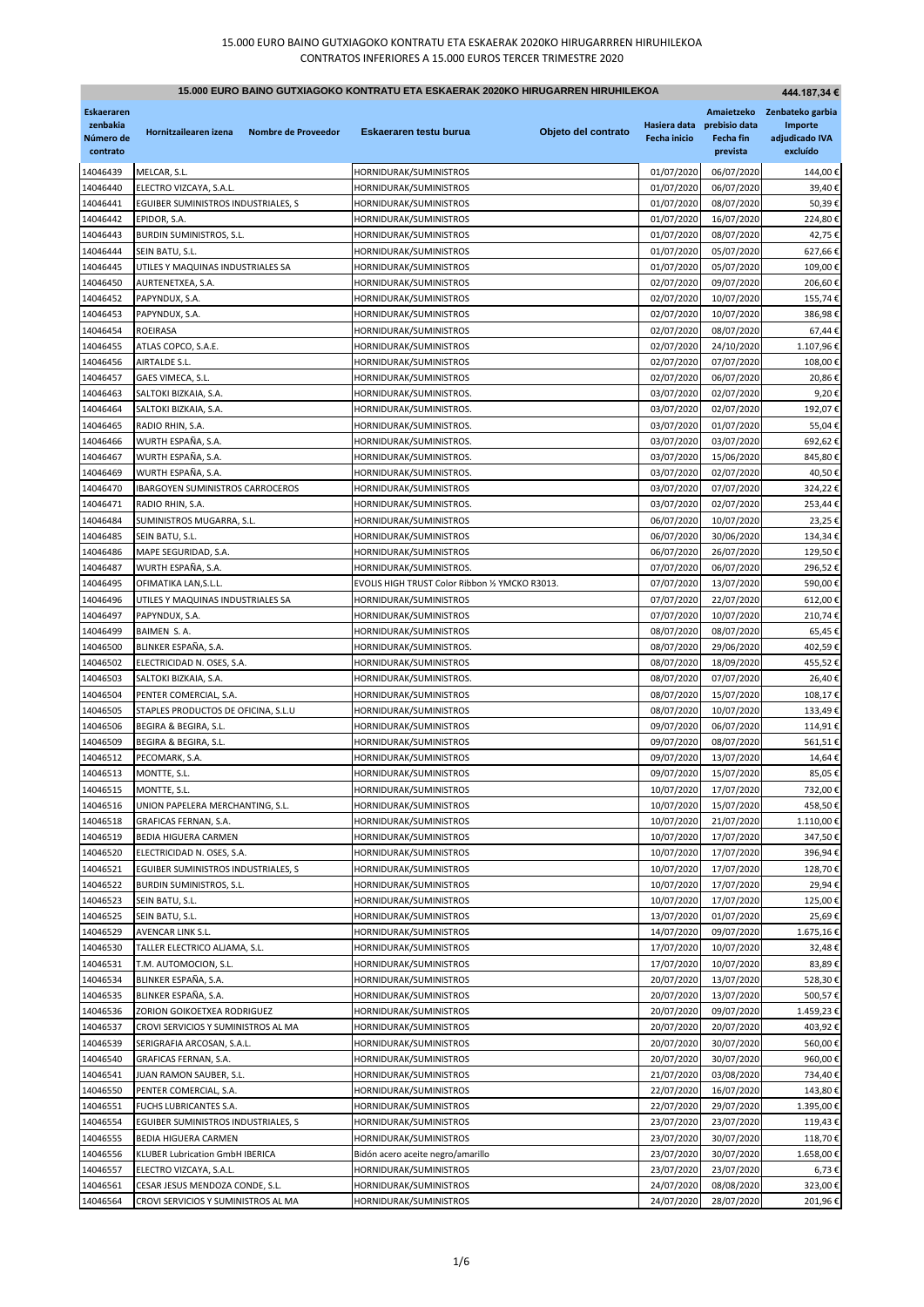| 14046565 | PAPYNDUX, S.A.                       | REF. 191500008 LLAVERO PORTAETIQUETAS PLASTICO C/A | 27/07/2020 | 15/09/2020 | 69,68€    |
|----------|--------------------------------------|----------------------------------------------------|------------|------------|-----------|
|          |                                      |                                                    |            |            |           |
| 14046566 | AVENCAR LINK S.L.                    | HORNIDURAK/SUMINISTROS.                            | 27/07/2020 | 13/07/2020 | 586,75€   |
| 14046567 | <b>ROEIRASA</b>                      | HORNIDURAK/SUMINISTROS                             | 27/07/2020 | 03/08/2020 | 33,67€    |
| 14046573 | TALLER ELECTRICO ALJAMA, S.L.        | HORNIDURAK/SUMINISTROS                             | 27/07/2020 | 23/07/2020 | 24,10€    |
| 14046574 | UTILLAJES Y HERRAMIENTAS ALEX, S.L.  | HORNIDURAK/SUMINISTROS                             | 27/07/2020 | 27/07/2020 | 1.814,00€ |
| 14046575 | BEGIRA & BEGIRA, S.L.                | HORNIDURAK/SUMINISTROS.                            | 27/07/2020 | 22/07/2020 | 686,93€   |
| 14046576 | FERRETERIA MIKELDI, S.L.             | HORNIDURAK/SUMINISTROS                             | 27/07/2020 | 03/08/2020 | 28,59€    |
| 14046579 | OFIMATIKA LAN, S.L.L.                | HORNIDURAK/SUMINISTROS                             | 28/07/2020 | 04/08/2020 | 139,00€   |
| 14046580 | MAPE SEGURIDAD, S.A.                 | HORNIDURAK/SUMINISTROS                             | 28/07/2020 | 26/07/2020 | 54,00€    |
|          |                                      |                                                    |            |            |           |
| 14046581 | BKM HIGIENE PROFESIONAL 2006, S.L.   | HORNIDURAK/SUMINISTROS.                            | 28/07/2020 | 27/07/2020 | 353,57€   |
| 14046584 | MAPE SEGURIDAD, S.A.                 | HORNIDURAK/SUMINISTROS                             | 29/07/2020 | 05/08/2020 | 145,80€   |
| 14046585 | ESPAÑOLA PROD. QUIMICOS INDUSTRIALES | HORNIDURAK/SUMINISTROS                             | 29/07/2020 | 15/07/2020 | 481,86€   |
| 14046587 | GASYSOLD S.L.U.                      | HORNIDURAK/SUMINISTROS.                            | 29/07/2020 | 28/07/2020 | 568,10€   |
| 14046588 | DENA DISTRIBUCION ELECTRONICA, S.L.  | HORNIDURAK/SUMINISTROS                             | 29/07/2020 | 07/09/2020 | 41,78€    |
| 14046590 | BERNER MONTAJE Y FIJACION, S.L.      | HORNIDURAK/SUMINISTROS                             | 30/07/2020 | 29/07/2020 | 332,38€   |
| 14046591 | WURTH ESPAÑA, S.A.                   | HORNIDURAK/SUMINISTROS.                            | 30/07/2020 | 28/07/2020 | 159,80€   |
| 14046592 | WURTH ESPAÑA, S.A.                   | HORNIDURAK/SUMINISTROS                             | 30/07/2020 | 28/07/2020 | 1.028,94€ |
| 14046595 | EGUIBER SUMINISTROS INDUSTRIALES, S  | HORNIDURAK/SUMINISTROS                             | 30/07/2020 | 06/08/2020 | 120,82€   |
|          |                                      |                                                    |            |            |           |
| 14046596 | BAIMEN S.A.                          | HORNIDURAK/SUMINISTROS                             | 30/07/2020 | 06/08/2020 | 31,14€    |
| 14046597 | ELECTRICIDAD N. OSES, S.A.           | HORNIDURAK/SUMINISTROS                             | 30/07/2020 | 03/08/2020 | 12,50€    |
| 14046598 | AURTENETXEA, S.A.                    | HORNIDURAK/SUMINISTROS                             | 30/07/2020 | 06/08/2020 | 25,00€    |
| 14046599 | <b>BURDIN SUMINISTROS, S.L.</b>      | HORNIDURAK/SUMINISTROS                             | 30/07/2020 | 03/08/2020 | 28,72€    |
| 14046600 | LUIS MANUEL TURUELO FERNÁNDEZ        | HORNIDURAK/SUMINISTROS                             | 30/07/2020 | 30/07/2020 | 5.152,50€ |
| 14046601 | BRAMMER IBERICA, S.A.                | HORNIDURAK/SUMINISTROS                             | 03/08/2020 | 15/09/2020 | 39,05€    |
| 14046603 | BILBAO ELECTRONICA, S.A.             | HORNIDURAK/SUMINISTROS                             | 04/08/2020 | 03/09/2020 | 1.452,72€ |
| 14046605 | AVENCAR LINK S.L.                    | HORNIDURAK/SUMINISTROS                             | 04/08/2020 | 03/08/2020 | 959,69€   |
| 14046606 | BEDIA HIGUERA CARMEN                 | HORNIDURAK/SUMINISTROS                             | 04/08/2020 | 10/08/2020 | 350,00€   |
|          |                                      |                                                    |            |            |           |
| 14046608 | <b>BEDIA HIGUERA CARMEN</b>          | HORNIDURAK/SUMINISTROS                             | 04/08/2020 | 07/08/2020 | 175,00€   |
| 14046609 | JUPER BAT, S.A.U.                    | PISTOLA PULVERIZADORA STANDARD 75 uds.100 % dto.   | 04/08/2020 | 10/08/2020 | 844,50€   |
| 14046613 | DATACOL HISPANIA - I. FIJ. TECNICA,  | HORNIDURAK/SUMINISTROS.                            | 05/08/2020 | 03/08/2020 | 183,55€   |
| 14046615 | PAPYNDUX, S.A.                       | HORNIDURAK/SUMINISTROS                             | 05/08/2020 | 12/08/2020 | 89,43€    |
| 14046618 | CRESPO MENDIKOTE, JOSE LUIS          | HORNIDURAK/SUMINISTROS                             | 06/08/2020 | 07/08/2020 | 57,60€    |
| 14046620 | BEGIRA & BEGIRA, S.L.                | HORNIDURAK/SUMINISTROS.                            | 06/08/2020 | 05/08/2020 | 859,64€   |
| 14046622 | PENTER COMERCIAL, S.A.               | HORNIDURAK/SUMINISTROS                             | 06/08/2020 | 31/08/2020 | 67,96€    |
| 14046626 | AURTENETXEA, S.A.                    | HORNIDURAK/SUMINISTROS                             | 07/08/2020 | 14/08/2020 | 70,31€    |
| 14046628 | RECAMBIOS SAGASTA, S.L.              | HORNIDURAK/SUMINISTROS                             | 10/08/2020 | 10/08/2020 | 80,60€    |
| 14046629 | BAIMEN S.A.                          | HORNIDURAK/SUMINISTROS                             | 10/08/2020 | 10/08/2020 | 4,41€     |
| 14046630 | NETYA FERHIGIENE, S.L.               | HORNIDURAK/SUMINISTROS                             | 10/08/2020 | 14/08/2020 | 116,00€   |
| 14046631 | ELECTRICIDAD N. OSES, S.A.           | HORNIDURAK/SUMINISTROS                             | 10/08/2020 | 12/08/2020 | 445,38€   |
| 14046632 | FERRETERIA ORIA, S.L.                | HORNIDURAK/SUMINISTROS                             | 11/08/2020 | 18/08/2020 | 39,00€    |
| 14046633 | MAPE SEGURIDAD, S.A.                 | HORNIDURAK/SUMINISTROS                             | 11/08/2020 | 18/08/2020 | 82,00€    |
| 14046634 | KENCI, S.L.U.                        | HORNIDURAK/SUMINISTROS                             | 11/08/2020 |            | 531,40€   |
|          |                                      |                                                    |            | 10/09/2020 |           |
| 14046635 | SUMINISTROS PRADA S.L.               | HORNIDURAK/SUMINISTROS                             | 11/08/2020 | 15/08/2020 | 194,70€   |
| 14046636 | MAPE SEGURIDAD, S.A.                 | HORNIDURAK/SUMINISTROS                             | 12/08/2020 | 13/08/2020 | 54,00€    |
| 14046637 | TABIRA COLOR, S.L.                   | HORNIDURAK/SUMINISTROS                             | 12/08/2020 | 16/08/2020 | 977,71€   |
| 14046638 | RECAMBIOS SAGASTA, S.L.              | HORNIDURAK/SUMINISTROS                             | 12/08/2020 | 12/08/2020 | 40,30€    |
| 14046639 | MONTTE, S.L.                         | HORNIDURAK/SUMINISTROS                             | 12/08/2020 | 19/08/2020 | 60,75€    |
| 14046640 | ELECTRICIDAD N. OSES, S.A.           | HORNIDURAK/SUMINISTROS                             | 13/08/2020 | 17/08/2020 | 18,36€    |
| 14046641 | SUMINISTROS MUGARRA, S.L.            | HORNIDURAK/SUMINISTROS                             | 13/08/2020 | 03/09/2020 | 71,50€    |
| 14046642 | JUAN RAMON SAUBER, S.L.              | ASEPTIC GEL HIDROALCOHOLICO QUIMXEL.               | 13/08/2020 | 18/08/2020 | 296,00€   |
| 14046643 | NETYA FERHIGIENE, S.L.               | HORNIDURAK/SUMINISTROS                             | 13/08/2020 | 20/08/2020 | 148,60€   |
| 14046644 |                                      | HORNIDURAK/SUMINISTROS                             |            |            |           |
|          | SEIN BATU, S.L.                      |                                                    | 14/08/2020 | 24/08/2020 | 204,37€   |
| 14046645 | SUMINISTROS PRADA S.L.               | HORNIDURAK/SUMINISTROS                             | 14/08/2020 | 21/08/2020 | 31,53€    |
| 14046646 | SIBELCO MINERALES, S.A.              | HORNIDURAK/SUMINISTROS                             | 18/08/2020 | 21/08/2020 | 333,63€   |
| 14046651 | BERNER MONTAJE Y FIJACION, S.L.      | HORNIDURAK/SUMINISTROS                             | 24/08/2020 | 24/08/2020 | 234,00€   |
| 14046653 | COMERCIAL LEKU-ONA S.L.              | HORNIDURAK/SUMINISTROS                             | 24/08/2020 | 20/08/2020 | 287,73€   |
| 14046654 | WURTH ESPAÑA, S.A.                   | HORNIDURAK/SUMINISTROS                             | 25/08/2020 | 24/08/2020 | 105,88€   |
| 14046666 | AVENCAR LINK S.L.                    | HORNIDURAK/SUMINISTROS                             | 25/08/2020 | 10/08/2020 | 1.394,55€ |
| 14046667 | AVENCAR LINK S.L.                    | HORNIDURAK/SUMINISTROS                             | 25/08/2020 | 10/08/2020 | 1.620,06€ |
| 14046668 | ZORION GOIKOETXEA RODRIGUEZ          | HORNIDURAK/SUMINISTROS                             | 25/08/2020 | 17/08/2020 | 1.472,90€ |
| 14046669 | GASYSOLD S.L.U.                      | HORNIDURAK/SUMINISTROS                             | 25/08/2020 | 21/08/2020 | 769,40€   |
| 14046670 | BEGIRA & BEGIRA, S.L.                | HORNIDURAK/SUMINISTROS                             | 26/08/2020 | 05/08/2020 | 859,64€   |
| 14046671 | BEGIRA & BEGIRA, S.L.                | HORNIDURAK/SUMINISTROS                             | 26/08/2020 | 06/08/2020 | 430,40€   |
| 14046672 | WURTH ESPAÑA, S.A.                   | HORNIDURAK/SUMINISTROS                             | 26/08/2020 | 08/07/2020 | 78,00€    |
| 14046677 | AESYS IBERICA, S.L.                  | HORNIDURAK/SUMINISTROS                             | 26/08/2020 | 25/08/2020 | 300,00€   |
|          |                                      |                                                    |            |            |           |
| 14046678 | TALLER ELECTRICO ALJAMA, S.L.        | HORNIDURAK/SUMINISTROS                             | 26/08/2020 | 13/08/2020 | 255,00€   |
| 14046679 | UTILLAJES Y HERRAMIENTAS ALEX, S.L.  | HORNIDURAK/SUMINISTROS                             | 26/08/2020 | 29/07/2020 | 422,00€   |
| 14046680 | UTILLAJES Y HERRAMIENTAS ALEX, S.L.  | HORNIDURAK/SUMINISTROS                             | 26/08/2020 | 28/07/2020 | 1.197,00€ |
| 14046681 | UNION PAPELERA MERCHANTING, S.L.     | HORNIDURAK/SUMINISTROS                             | 26/08/2020 | 27/08/2020 | 250,00€   |
| 14046688 | MAPE SEGURIDAD, S.A.                 | HORNIDURAK/SUMINISTROS                             | 31/08/2020 | 03/09/2020 | 54,00€    |
| 14046698 | SEIN BATU, S.L.                      | HORNIDURAK/SUMINISTROS                             | 01/09/2020 | 27/08/2020 | 224,16€   |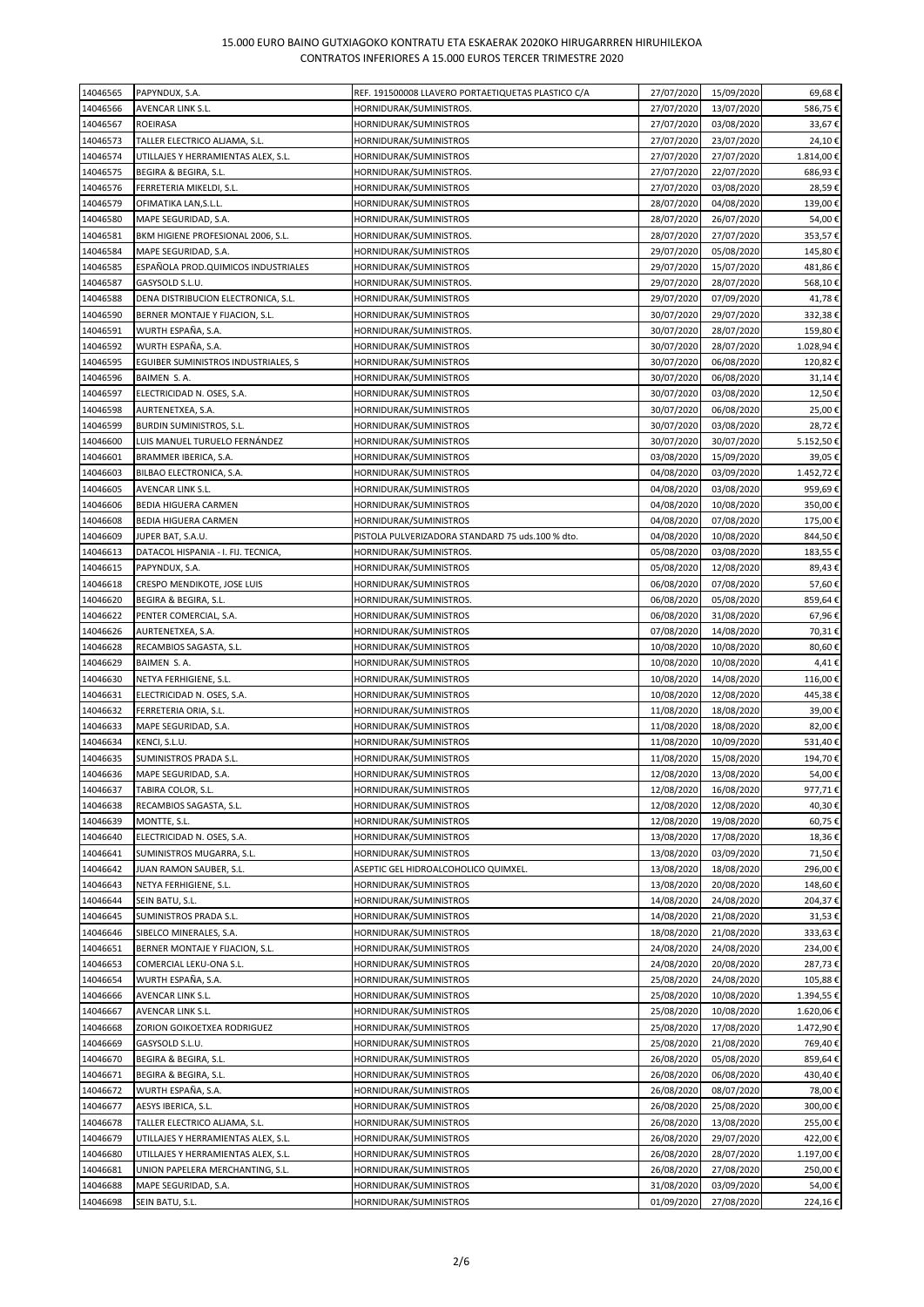| 14046700  | ROEIRASA                            | HORNIDURAK/SUMINISTROS                               | 02/09/2020               | 04/09/2020 | 93,74€    |
|-----------|-------------------------------------|------------------------------------------------------|--------------------------|------------|-----------|
| 14046701  | ELECTRO VIZCAYA, S.A.L.             | HORNIDURAK/SUMINISTROS                               | 02/09/2020               | 02/09/2020 | 2,67€     |
| 14046702  | SUMINISTROS PRADA S.L.              | HORNIDURAK/SUMINISTROS                               | 02/09/2020               | 09/09/2020 | 67,20€    |
| 14046703  | NETYA FERHIGIENE, S.L.              | HORNIDURAK/SUMINISTROS                               | 02/09/2020               | 17/09/2020 | 238,00€   |
| 14046704  | BURDIN SUMINISTROS, S.L.            | HORNIDURAK/SUMINISTROS                               | 02/09/2020               | 09/09/2020 | 44,55€    |
| 14046706  | AIRTALDE S.L.                       | HORNIDURAK/SUMINISTROS                               | 02/09/2020               | 07/09/2020 | 32,20€    |
|           |                                     |                                                      | 02/09/2020               |            |           |
| 14046707  | RADIO RHIN, S.A.                    | HORNIDURAK/SUMINISTROS                               |                          | 03/08/2020 | 28,84€    |
| 14046708  | DATACOL HISPANIA - I. FIJ. TECNICA, | HORNIDURAK/SUMINISTROS.                              | 02/09/2020               | 01/09/2020 | 1.947,01€ |
| 14046709  | SETALDE, S. A                       | HORNIDURAK/SUMINISTROS                               | 02/09/2020               | 09/09/2020 | 60,28€    |
| 14046723  | BEGIRA & BEGIRA, S.L.               | HORNIDURAK/SUMINISTROS.                              | 04/09/2020               | 03/09/2020 | 516,81€   |
| 14046724  | BEGIRA & BEGIRA, S.L.               | HORNIDURAK/SUMINISTROS                               | 04/09/2020               | 03/09/2020 | 430,29€   |
| 14046726  | ALCORTA, MENDIZABAL Y CIA S.L.      | HORNIDURAK/SUMINISTROS                               | 07/09/2020               | 28/09/2020 | 763,36€   |
| 14046728  | CRESPO MENDIKOTE, JOSE LUIS         | HORNIDURAK/SUMINISTROS                               | 08/09/2020               | 11/09/2020 | 32,23€    |
| 14046735  | PAPYNDUX, S.A.                      | HORNIDURAK/SUMINISTROS                               | 10/09/2020               | 16/09/2020 | 123,50€   |
| 14046737  | PAPYNDUX, S.A.                      | HORNIDURAK/SUMINISTROS                               | 10/09/2020               | 15/09/2020 | 399,12€   |
| 14046740  | SUMINISTROS BALMASEDA, S.L.         | HORNIDURAK/SUMINISTROS                               | 11/09/2020               | 18/09/2020 | 583,40€   |
| 14046742  | BRAMMER IBERICA, S.A.               | HORNIDURAK/SUMINISTROS                               | 11/09/2020               | 26/09/2020 | 39,05€    |
| 14046743  | ELECTRO VIZCAYA, S.A.L.             | HORNIDURAK/SUMINISTROS                               | 11/09/2020               | 18/09/2020 | 34,94€    |
| 14046744  | TALLERES MECANICOS NOAL, S.L.       | HORNIDURAK/SUMINISTROS                               | 11/09/2020               | 30/10/2020 | 3.391,90€ |
| 14046746  | BKM HIGIENE PROFESIONAL 2006, S.L.  | HORNIDURAK/SUMINISTROS                               | 14/09/2020               | 09/09/2020 | 648,24€   |
| 14046747  | COMERCIAL LEKU-ONA S.L.             | HORNIDURAK/SUMINISTROS                               | 14/09/2020               | 14/09/2020 | 25,63€    |
| 14046748  |                                     |                                                      |                          |            |           |
|           | RADIO RHIN, S.A.                    | HORNIDURAK/SUMINISTROS.                              | 15/09/2020<br>15/09/2020 | 08/09/2020 | 317,54€   |
| 14046749  | DATACOL HISPANIA - I. FIJ. TECNICA, | HORNIDURAK/SUMINISTROS.                              |                          | 08/09/2020 | 504,28€   |
| 14046750  | PAPYNDUX, S.A.                      | HORNIDURAK/SUMINISTROS                               | 15/09/2020               | 22/09/2020 | 101,53€   |
| 14046751  | STAPLES PRODUCTOS DE OFICINA, S.L.U | HORNIDURAK/SUMINISTROS                               | 15/09/2020               | 18/09/2020 | 220,54€   |
| 14046752  | ALCORTA, MENDIZABAL Y CÍA S.L.      | HORNIDURAK/SUMINISTROS                               | 15/09/2020               | 05/10/2020 | 1.698,72€ |
| 14046761  | SEIN BATU, S.L.                     | HORNIDURAK/SUMINISTROS                               | 17/09/2020               | 15/09/2020 | 54,65€    |
| 14046775  | LUBRICANTES ESPECIALES LANCAR, S.L. | HORNIDURAK/SUMINISTROS                               | 18/09/2020               | 23/09/2020 | 203,04€   |
| 14046776  | CROVI SERVICIOS Y SUMINISTROS AL MA | HORNIDURAK/SUMINISTROS                               | 18/09/2020               | 22/09/2020 | 201,96€   |
| 14046777  | ZORION GOIKOETXEA RODRIGUEZ         | HORNIDURAK/SUMINISTROS                               | 18/09/2020               | 17/09/2020 | 2.970,85€ |
| 14046781  | TALLER ELECTRICO ALJAMA, S.L.       | HORNIDURAK/SUMINISTROS                               | 18/09/2020               | 17/09/2020 | 231,44€   |
| 14046792  | AESYS IBERICA, S.L.                 | HORNIDURAK/SUMINISTROS                               | 18/09/2020               | 18/09/2020 | 400,00€   |
| 14046793  | RADIO RHIN, S.A.                    | HORNIDURAK/SUMINISTROS.                              | 18/09/2020               | 18/09/2020 | 290,08€   |
| 14046794  | AIRTALDE S.L.                       | HORNIDURAK/SUMINISTROS                               | 21/09/2020               | 28/09/2020 | 24,50€    |
| 14046795  | SIFRA FERRETERIA, S.L.              | HORNIDURAK/SUMINISTROS                               | 21/09/2020               | 28/09/2020 | 191,58€   |
| 14046796  | ROEIRASA                            | HORNIDURAK/SUMINISTROS                               | 22/09/2020               | 29/09/2020 | 349,70€   |
| 14046797  | NETYA FERHIGIENE, S.L.              | HORNIDURAK/SUMINISTROS                               | 22/09/2020               | 29/09/2020 | 95,81€    |
|           |                                     |                                                      |                          |            |           |
| 14046798  | UTILES Y MAQUINAS INDUSTRIALES SA   | HORNIDURAK/SUMINISTROS                               | 22/09/2020               | 26/09/2020 | 129,20€   |
| 14046801  | PINTURA GALDESA, S.L.               | HORNIDURAK/SUMINISTROS                               | 22/09/2020               | 26/09/2020 | 200,64€   |
| 14046802  | DISTRIBUIDORA COMERCIAL DEL NORTE,  | HORNIDURAK/SUMINISTROS                               | 22/09/2020               | 29/09/2020 | 39,27€    |
| 14046803  | UNION PAPELERA MERCHANTING, S.L.    | HORNIDURAK/SUMINISTROS                               | 22/09/2020               | 25/09/2020 | 150,00€   |
| 14046808  | ELECTRICIDAD N. OSES, S.A.          | HORNIDURAK/SUMINISTROS                               | 22/09/2020               | 29/09/2020 | 237,96€   |
| 14046809  | ELECTRO VIZCAYA, S.A.L.             | HORNIDURAK/SUMINISTROS                               | 22/09/2020               | 29/09/2020 | 95,85€    |
| 14046810  | EGUIBER SUMINISTROS INDUSTRIALES, S | HORNIDURAK/SUMINISTROS                               | 22/09/2020               | 29/09/2020 | 107,99€   |
| 14046811  | AURTENETXEA, S.A.                   | HORNIDURAK/SUMINISTROS                               | 22/09/2020               | 29/09/2020 | 206,07€   |
| 14046812  | <b>BURDIN SUMINISTROS, S.L.</b>     | HORNIDURAK/SUMINISTROS                               | 22/09/2020               | 29/09/2020 | 82,80€    |
| 14046813  | SUMINISTROS PRADA S.L.              | HORNIDURAK/SUMINISTROS                               | 22/09/2020               | 29/09/2020 | 136,86€   |
| 14046814  | SEIN BATU, S.L.                     | HORNIDURAK/SUMINISTROS                               | 22/09/2020               | 29/09/2020 | 57,71€    |
| 14046816  | SUMINISTROS MUGARRA, S.L.           | HORNIDURAK/SUMINISTROS                               | 23/09/2020               | 30/09/2020 | 87,23€    |
| 14046818  | TABIRA COLOR, S.L.                  | HORNIDURAK/SUMINISTROS                               | 24/09/2020               | 28/09/2020 | 57,88€    |
| 14046819  | BEDIA HIGUERA CARMEN                | HORNIDURAK/SUMINISTROS                               | 24/09/2020               | 28/09/2020 | 51,80€    |
| 14046820  | RADIO RHIN, S.A.                    | HORNIDURAK/SUMINISTROS                               | 24/09/2020               | 23/09/2020 | 412,08€   |
| 14046821  | BEGIRA & BEGIRA, S.L.               | HORNIDURAK/SUMINISTROS.                              | 24/09/2020               | 22/09/2020 | 588,00€   |
| 14046824  | JUPER BAT, S.A.U.                   | HORNIDURAK/SUMINISTROS                               | 24/09/2020               | 01/10/2020 | 324,60€   |
| 14046825  |                                     |                                                      |                          |            |           |
|           | RECAMBIOS SAGASTA, S.L.             | HORNIDURAK/SUMINISTROS                               | 24/09/2020               | 30/09/2020 | 99,80€    |
| 14046830  | TXOFRE SUMINISTROS INDUSTRIALES     | HORNIDURAK/SUMINISTROS                               | 25/09/2020               | 02/10/2020 | 120,40€   |
| 14046831  | OFIMATIKA LAN, S.L.L.               | CINTAS EVOLIS COLOR 1/2 PANEL (400 tarjetas) Ref. 30 | 25/09/2020               | 01/10/2020 | 1.681,50€ |
| 14046832  | INGETEAM POWER TECHNOLOGY, S.A.     | HORNIDURAK/SUMINISTROS                               | 25/09/2020               | 22/02/2021 | 2.250,00€ |
| 14046833  | ESPAÑOLA PROD.QUIMICOS INDUSTRIALES | HORNIDURAK/SUMINISTROS                               | 28/09/2020               | 24/09/2020 | 586,56€   |
| 14046836  | KLEER KIM, S.A.L.                   | HORNIDURAK/SUMINISTROS                               | 28/09/2020               | 28/09/2020 | 341,00€   |
| 14046837  | KLEER KIM, S.A.L.                   | HORNIDURAK/SUMINISTROS                               | 29/09/2020               | 28/09/2020 | 341,00€   |
| 14046838  | RADIO RHIN, S.A.                    | HORNIDURAK/SUMINISTROS                               | 29/09/2020               | 29/09/2020 | 725,62€   |
| 14046839  | UTILLAJES Y HERRAMIENTAS ALEX, S.L. | HORNIDURAK/SUMINISTROS                               | 30/09/2020               | 28/09/2020 | 2.898,00€ |
| C12029555 | ELECTRO VIZCAYA, S.A.L.             | MATERIALES ELECTRICOS PARA REFORMA ZONA SOLDADURA    | 02/07/2020               | 17/07/2020 | 402,86€   |
| C12029556 | SLING, SUPPLY INTERNATIONAL S.A.    | INSPECCION DE ELEMENTOS DE ELEVACION.ARASO.2020      | 02/07/2020               | 02/08/2020 | 365,00€   |
| C12029557 | EREA REFORMAS 2004 S.L.             | FABRICACION Y MONTAJE 2 PUERTAS CORREDERAS           | 02/07/2020               | 07/07/2020 | 1.860,00€ |
| C12029558 | FONTANERIA MEZGO, S.L.              | CAMBIO DE DUCHAS VESTUARIO                           | 02/07/2020               | 07/07/2020 | 3.126,13€ |
| C12029559 | JUAN JOSE MONTEJO, S.L.             | REPARACION CERRADURA ARMARIO ALMACEN                 | 02/07/2020               | 17/07/2020 | 62,00€    |
| C12029560 | COMERCIAL GOVAL, S.L.U.             | MNTO. 2020 BATERIAS DE CONDENSADORES DEL FUNICULAR   | 02/07/2020               | 02/07/2021 | 145,00€   |
| C12029561 | TECNOLOGÍA DE LA ENERGÍA ELECTRICA, | REPARACION ALUMBRADO VIGILANCIA LUTXANA              | 02/07/2020               | 06/07/2020 | 2.284,00€ |
| C12029562 | AEK EUSKARAZ, KOOP.E.               | PROMOCION DE EUSKERA                                 | 02/07/2020               | 02/08/2020 | 646,00€   |
|           |                                     |                                                      |                          |            |           |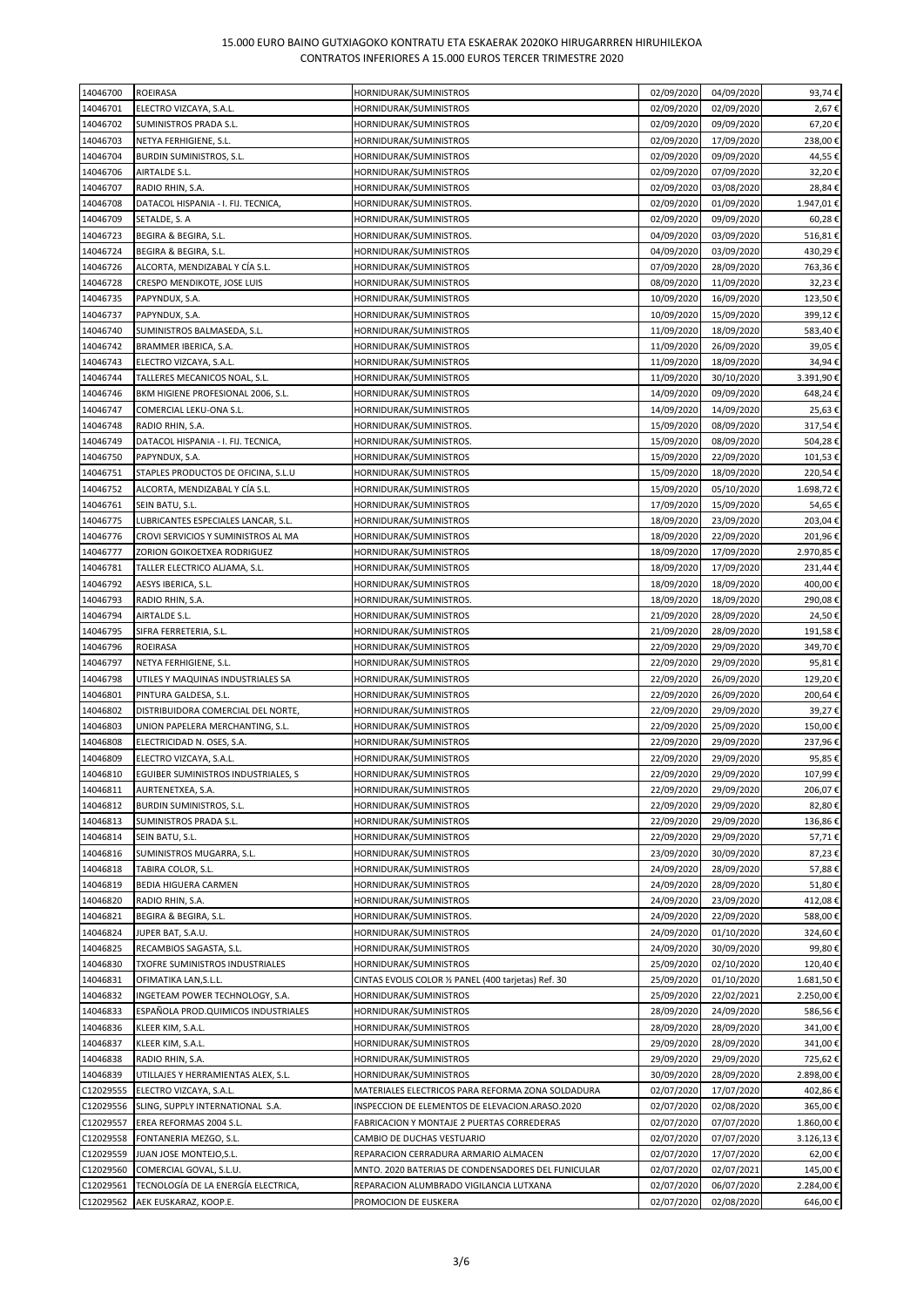| C12029563              | FUNDAC. CULTURAL PRIVADA AURTEN BAI                    | PROMOCION DE EUSKERA                                                            | 02/07/2020 | 02/08/2020 | 483,00€              |
|------------------------|--------------------------------------------------------|---------------------------------------------------------------------------------|------------|------------|----------------------|
| C12029564              | Abomey Maquetren, S.L.                                 | COMPRA LIBROS Hª TRACCIÓN VAPOR VENTA MUSEO                                     | 02/07/2020 | 03/07/2020 | 134,65€              |
| C12029565              | PARKING ARENAL, S.A.                                   | ALQUILER DE PLAZAS DE GARAJE                                                    | 02/07/2020 | 03/07/2020 | 2.489,28€            |
| C12029566              | GESEME 1996, S.L.                                      | GESTIÓN DE I.T. PROYECTO ACTIVA-T                                               | 02/07/2020 | 02/10/2020 | 7.950,00€            |
| C12029567              | <b>MARCOS GALAN VERA</b>                               | PINTADO ZONA ESCALERA DE SALIDA A ATXURI 4                                      | 02/07/2020 | 07/07/2020 | 3.472,50€            |
| C12029568              | <b>GONTZAL DE OSA GUERRERO</b>                         | MODIFICACION DE CELULAS EN PUERTAS CORREDERAS.                                  | 02/07/2020 | 07/07/2020 | 1.885,00€            |
| C12029574              | TARGET TECNOLOGIA, S.A.                                | SERVICIO ASISTENCIA TECNICA SOBRE SISTEMA ESCANNER                              | 03/07/2020 | 03/08/2020 | 1.703,50€            |
| C12029575              | AGENCIA VASCA DE LA INNOVACION                         | CUOTA ANUAL INNOBASQUE 2020                                                     | 03/07/2020 | 04/07/2020 | 3.500,00€            |
| C12029578              | AIR LIQUIDE ESPAÑA, S.A.                               | MANT.2020 BOTELLAS DE OXIGENO Y ACETILENO                                       | 08/07/2020 | 11/05/2021 | 738,00€              |
| C12029579              | AEK EUSKARAZ, KOOP.E.                                  | PROMOCION DE EUSKERA                                                            | 13/07/2020 | 13/08/2020 | 284,00€              |
| C12029580              | CHRIST EQUIPAMIENTO DE LAVADO, S.L.                    | MANTENIMIENTO TRIMESTRAL EQUIPOS DE LAVADO ZUMAIA                               | 13/07/2020 | 13/07/2021 | 5.571,28€            |
| C12029581              | <b>GRAFILUR S.A</b>                                    | IMPRESIÓN DOCUMENTOS EUSKO INTERCITY                                            | 13/07/2020 | 13/09/2020 | 1.727,00€            |
| C12029582              | CALDERERIA ANBOTO, S.L.                                | SOPORTES PARA NUEVOS TAG                                                        | 14/07/2020 | 29/07/2020 | 316,00€              |
| C12029583              | AEK EUSKARAZ, KOOP.E.                                  | PROMOCION DE EUSKERA                                                            | 14/07/2020 | 14/08/2020 | 550,00€              |
| C12029585              | <b>INFORMA D&amp;B S.A.</b>                            | BONO CONSULTA BASE DATOS INFORMA                                                | 15/07/2020 | 15/08/2020 | 168,50€              |
| C12029587              | SPC SMART PRODUCTS CONNECTION, S.A                     | INSTALACION SONDAS MONITORIZACION ANCHO BANDA WIFI                              | 16/07/2020 | 16/08/2020 | 8.333,82€            |
| C12029588              | MONTTE, S.L.                                           | BUZONES PARA INSTALACIÓN DE GERNIKA                                             | 16/07/2020 | 17/07/2020 | 2.663,84€            |
| C12029589              | COPROHI, S.L.                                          | MOBILIARIO PARA RESIDENCIA AGENTES GERNIKA                                      | 16/07/2020 | 31/07/2020 | 10.970,60€           |
|                        |                                                        |                                                                                 |            |            |                      |
| C12029590              | ALMAS INDUSTRIES B+SAFE                                | DESFIBRILADORES TALLERES DE AUTOBUS                                             | 16/07/2020 | 16/08/2020 | 7.620,00€            |
| C12029591              | IBERMATICA, S.A.                                       | PEQUEÑO MATERIAL INFORMÁTICO DIVERSO                                            | 16/07/2020 | 23/07/2020 | 884,00€              |
| C12029592              | KAISER + KRAFT, S.A. UNIPERSONAL                       | SUMINISTRO DE GRUA DE TALLER                                                    | 16/07/2020 | 16/08/2020 | 839,00€              |
| C12029593              | IBERMATICA, S.A.                                       | MONITORES PANORAMICOS                                                           | 16/07/2020 | 23/07/2020 | 879,00€              |
| C12029594              | METALURGICA MARINA, S.A.                               | MECANIZADO DE 8 RUEDAS                                                          | 16/07/2020 | 30/07/2020 | 3.052,00€            |
| C12029595              | GRUAS GARRO, S. L.                                     | COLOCAR DE PIE EL RODILLO.                                                      | 16/07/2020 | 18/07/2020 | 460,00€              |
| C12029596              | ETRA NORTE, S.A.                                       | <b>REPARACION DE PUPITRES</b>                                                   | 16/07/2020 | 21/07/2020 | 319,69€              |
| C12029597              | XAYGOR CARPINTERIA EBANISTERIA S.L                     | REPARACIÓN CORTINAS OFICINA                                                     | 16/07/2020 | 17/07/2020 | 176.00€              |
| C12029598              | NEDERMAN IBERICA, S.A.                                 | SUSTITUCION MANGUERA EQUIPO ASPIRACION 160D                                     | 16/07/2020 | 31/07/2020 | 122,50€              |
| C12029599              | GONTZAL DE OSA GUERRERO                                | DAR FUERZA A MUELLES PUERTA SECCIONAL                                           | 16/07/2020 | 20/07/2020 | 575,00€              |
| C12029600              | CALMELL, S.A.                                          | SOPORTE ULTRALIGHT (PRUEBAS)                                                    | 16/07/2020 | 16/09/2020 | 2.400,00€            |
| C12029601              | ABD TECNOLOGIAS DE IMPRESION, S.L.                     | ALQUILER MULTIFUNCION INSP FERROCARRIL BI ASKAO                                 | 16/07/2020 | 16/03/2021 | 800,00€              |
| C12029602              | MONTAJES ELECTRICOS SAN IGNACIO SL                     | ILUMINACIÓN Y MÁQUINA FICHAR SALIDA ATXURI 4                                    | 16/07/2020 | 18/07/2020 | 1.089,61€            |
| C12029606              | ALKAR & URALAN SL                                      | LIMPIEZA CANALONES TEJADOS T.ARASO (12 MESES)                                   | 21/07/2020 | 21/07/2021 | 2.040,00€            |
| C12029607              | ALKAR & URALAN SL                                      | CAMBIO CONTADOR GENERAL BOMBEO Y DOCUMENTACION.ARA                              | 21/07/2020 | 21/08/2020 | 1.048,00€            |
| C12029611              | ERNST & YOUNG, S.L.                                    | PROC ACORDADOS AUDITORIA UDALBUS 2019                                           | 22/07/2020 | 21/10/2020 | 2.970,00€            |
| C12029612              | GAIMAZ INFRAESTRUCTURAS Y SERVICIOS                    | VALLADO REPARACION AZPEITIA                                                     | 22/07/2020 | 22/08/2020 | 840,00€              |
| C12029613              | KAPSCH TRAFFICCOM ARCE SISTEMAS, S.                    | CARGA PROGRAMAC/INSERC. DATOS SERVICIO AGO Y SEP                                | 22/07/2020 | 22/08/2020 | 3.223,11€            |
| C12029614              | LOIGAR KONPONKETAK, S.L.                               | ITV LAND ROVER MUSEO                                                            | 23/07/2020 | 24/07/2020 | 433,04€              |
| C12029615              | AUSDOM HONGKONG CO LIMITED                             | WEBCAMS                                                                         | 23/07/2020 | 30/07/2020 | 821,72€              |
| C12029616              | SLING, SUPPLY INTERNATIONAL S.A.                       | LEVANTE PLACA DE HORMIGON INCLUIDO SUMINISTRO UTIL                              | 23/07/2020 | 23/08/2020 | 1.684,36€            |
| C12029617              | URMECAL CONSTRUCCIONES METALICAS Y                     | 2 CHAPAS CIERRE AIRE ACONDICIONADO TRANVIA BILBAO                               | 23/07/2020 | 07/08/2020 | 1.396,00€            |
| C12029618              | ITASUA, S.L.                                           | REVISION ITV FORD TRANSIT BI-9514-BY                                            | 23/07/2020 | 07/08/2020 | 51,47€               |
| C12029619              | CASA MARISTAS SAN JOSE                                 | CONV 7/2020 Y 8/2020-SUPERVISOR-A Eº-Eº Y Mº-Nº                                 | 23/07/2020 | 23/10/2020 | 6.320,00€            |
| C12029620              | PEGAMO INDUSTRIAL DIVISION, S.L.                       | 2020 - MANTENIMIENTO COLUMNAS ELEVACIÓN DE TRENES                               | 23/07/2020 | 23/01/2021 | 14.800,00€           |
| C12029621              | FUNDACION MUSEO MAQUINA HERRAMIENTA                    | RESTAURACIÓN SURTIDOR GASOLINA AÑOS 20                                          | 23/07/2020 | 24/07/2020 | 1.500,00€            |
| C12029622              | SEMATEC SERV. MEDIOAMBIENTALES Y TE                    | LEGALIZACIÓN ALMACEN DE BOTELLONES                                              | 23/07/2020 | 23/08/2020 | 2.150,00€            |
| C12029623              | URRATS EUSKALTEGIA KOOPERATIBA                         | PROMOCION DE EUSKERA                                                            | 23/07/2020 | 23/08/2020 | 976,00€              |
| C12029625              | MODULA LOGISTICA Y ALMACENAJE S.L.U                    | SUMINISTRO DE SEPARADORES PARA EL ALMACEN VERTICAL                              | 24/07/2020 | 24/08/2020 | 3.941,50€            |
| C12029626              | CODEAM, S.L.                                           | INSPECCION TIPO B DEPOSITO AIRE A PRESION ARASO                                 | 24/07/2020 | 24/08/2020 | 955,00€              |
| C12029627              | SEGURILIGHT SEÑALIZACION, S.L.L.                       | SEÑALIZACIÓN INSTALACIONES SUELO COVID-19 (MEAT)                                | 24/07/2020 | 31/07/2020 | 590,00€              |
| C12029629              | ALEDIT PROFESSIONAL SERVICES S.L.                      | ACTUALIZACION SERVIDOR FTP SER-U                                                | 24/07/2020 | 24/08/2020 | 768,00€              |
| C12029630              | KEYTRON ELECTRONICA, S.A.                              | SUMINISTRO CABLE ALIMENTADOR BASE MOTOROLA MTP850                               | 24/07/2020 | 08/08/2020 | 110,70€              |
| C12029631              | COMPOFILM PREIMPRESION, S.L.                           | CORRECCION HORARIOS BUS INVIERNO 2020 DEBARRENA                                 | 24/07/2020 | 29/07/2020 | 265,00€              |
| C12029632              | GESOR, Gest. y Org. Empresas, S.L.                     | MONITORIZACIÓN ENERGÍA TÉRMICA Y AGUA                                           | 27/07/2020 | 27/10/2020 | 6.891,00€            |
| C12029633              | SERNIVEL3, S.L.                                        | SUMINISTRO DE TELEFONOS DE SOBREMESA CISCO 7811                                 | 28/07/2020 | 12/08/2020 | 1.486,32€            |
| C12029634              | INGETEAM POWER TECHNOLOGY, S.A.                        | REPARACION DE DIVERSAS TARJETAS                                                 | 03/08/2020 | 18/08/2020 | 2.257,10€            |
| C12029635              | COPROHI, S.L.                                          | SUMINISTRO ARMARIO ARCHIVADOR ADMÓN DE PERSONAL                                 | 03/08/2020 | 08/08/2020 | 349,00€              |
| C12029636              | CODEAM, S.L.                                           | PRUEBAS PRESION HIDRAULICA .INSPECCION TIPO B.ARAS                              | 03/08/2020 | 03/09/2020 | 520,00€              |
| C12029637              | COMPOFILM PREIMPRESION, S.L.                           | CORRECCION HORARIOS BUS AGOSTO 2020                                             | 03/08/2020 | 02/09/2020 | 300,00€              |
| C12029638              | ALKAR & URALAN SL                                      | LIMPIEZA CANALONES TEJADOS T.ERRENTERIA (12 MESES)                              | 03/08/2020 | 18/08/2020 | 1.740,00€            |
|                        |                                                        |                                                                                 | 03/08/2020 | 18/08/2020 |                      |
| C12029639<br>C12029640 | ALKAR & URALAN SL<br>AUTOREPARACIONES MALLABIENA, S.L. | REPARAR FUGA BAJANTE CANALON<br>SUSTITUCION CUBIERTAS DELANTERAS FURGO 4246-GBS | 03/08/2020 | 18/08/2020 | 1.044,16€<br>310,00€ |
|                        |                                                        |                                                                                 |            |            |                      |
| C12029641              | INCOMIMEX, S.L.                                        | SUSTITUCION DE ESLINGAS TRAS REVISION ANUAL                                     | 03/08/2020 | 18/08/2020 | 111,06€              |
| C12029642              | CETEST, S.L.                                           | ENSAYOS TD2000 HOMOLOGACIÓN ETM                                                 | 05/08/2020 | 05/09/2020 | 7.600,00€            |
| C12029643              | CELSO GONZALEZ PUENTE                                  | SUSTITUCION DE TODOS LOS CEPILLOS .TUNEL LAVADO                                 | 05/08/2020 | 05/09/2020 | 7.925,50€            |
| C12029644              | MONTAJES ELECTRICOS SAN IGNACIO SL                     | INSPECCION OCA BAJA TENSION.TALLERES Y COCHERAS.                                | 05/08/2020 | 20/08/2020 | 1.581,32€            |
| C12029645              | BILBO ZAHARRA SOZIETATE KOOP                           | PROMOCION DE EUSKERA                                                            | 05/08/2020 | 05/09/2020 | 450,78€              |
| C12029646              | URRATS EUSKALTEGIA KOOPERATIBA                         | PROMOCION DE EUSKERA                                                            | 05/08/2020 | 05/09/2020 | 189,00€              |
| C12029647              | RICARDO CERTIFICATION IBERIA, S.L.                     | EXP. DEBO TD2000 HOMOLOGACIÓN                                                   | 05/08/2020 | 05/09/2020 | 6.800,00€            |
| C12029648              | <b>IBAETA MOTOR S.A</b>                                | REVISIÓN VEHÍCULO GLP SS.GG. AMARA 4962 KHS                                     | 11/08/2020 | 12/08/2020 | 183,34€              |
| C12029649              | BASAURIKO UDAL EUSKALTEGIA                             | PROMOCION DE EUSKERA                                                            | 11/08/2020 | 11/09/2020 | 251,20€              |
| C12029650              | AMAZON EU S.A.R.L.                                     | ESCÁNERES PORTÁTILES                                                            | 11/08/2020 | 18/08/2020 | 490,19€              |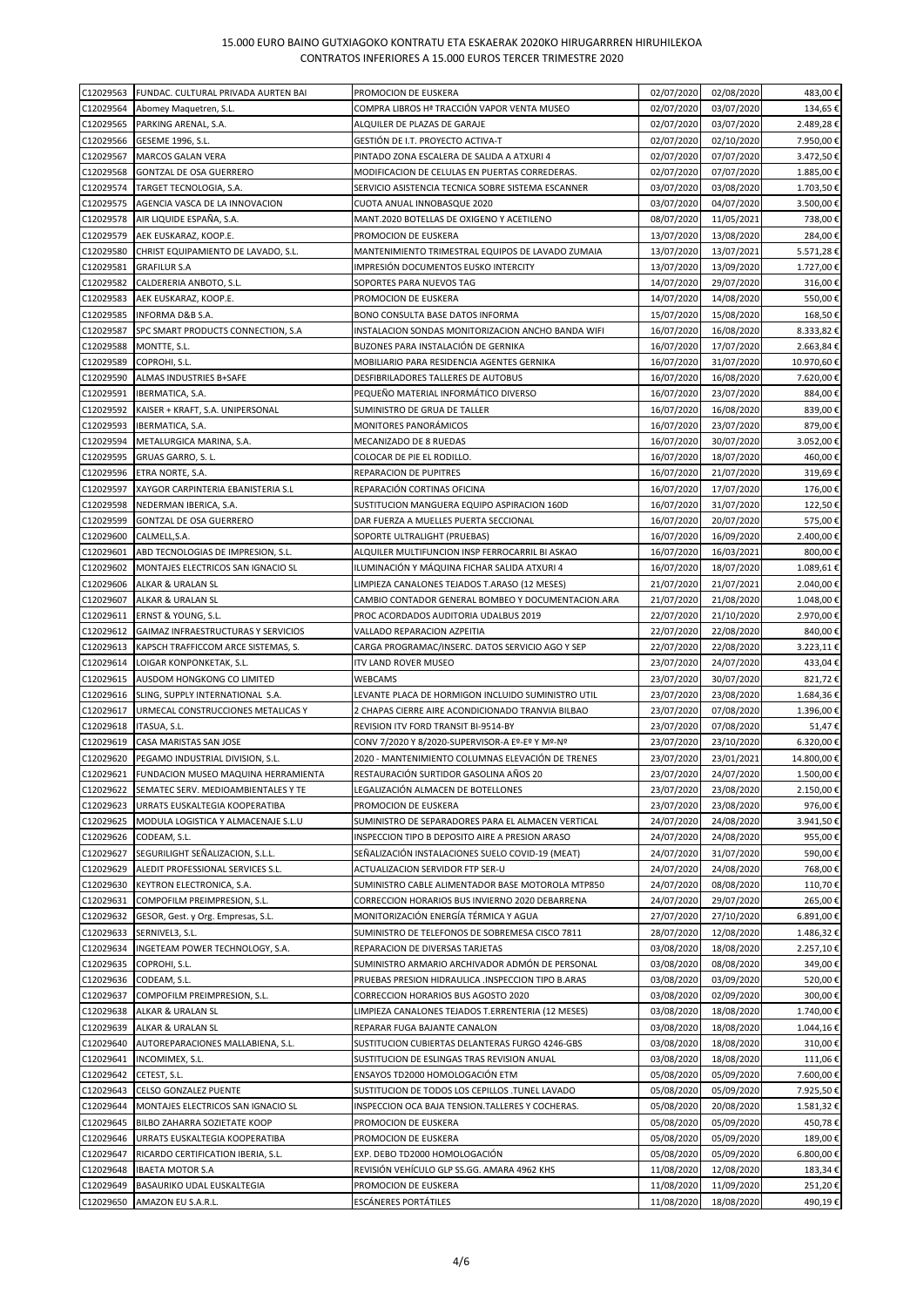| C12029651              |                                                       |                                                                                                      | 11/08/2020               | 11/09/2020               | 571,00€            |
|------------------------|-------------------------------------------------------|------------------------------------------------------------------------------------------------------|--------------------------|--------------------------|--------------------|
|                        | AEK EUSKARAZ, KOOP.E.                                 | PROMOCION DE EUSKERA                                                                                 |                          |                          |                    |
| C12029652              | LOPEZ GOMEZ, ARTURO                                   | TRANSPORTE MOTORES PARA PROBAR MAQUINA ENSAYO                                                        | 12/08/2020               | 27/08/2020               | 650,00€            |
| C12029653              | UNIS GROUP B.V.                                       | REP. TARJETA TORNO VIA 14                                                                            | 12/08/2020               | 27/08/2020               | 652,40€            |
| C12029654              | ALKAR & URALAN SL                                     | DESATASCAR URINARIOS Y LOCALIZAR FUGA DE AGUA                                                        | 12/08/2020               | 19/08/2020               | 253,60€            |
| C12029655              | ISOTEST S.L. INSTRUMENTACION ELECTR                   | CALIBRACIONES INSTRUMENTOS PRECISION LABORATORIO                                                     | 12/08/2020               | 27/08/2020               | 1.122,24€          |
| C12029656              | SUTRA COATING SL                                      | ZINCADO DE SOPORTES BRAZOS PLATAFORMAS                                                               | 12/08/2020               | 27/08/2020               | 98,00€             |
| C12029657              | GRUAS Y TRANSPORTES IBARRONDO, S.A.                   | TRANSP. DEL FRENO DE EMERGENCIA AL FUNICULAR                                                         | 12/08/2020               | 27/08/2020               | 256,00€            |
| C12029660              | GOÑI MORATINOS, JORGE                                 | REVISION GENERAL DE LA MAQUINA CRS 6530                                                              | 25/08/2020               | 27/08/2020               | 90,00€             |
| C12029661              | SUZOHAPP SPAIN, S.A                                   | REPARACION MAQUINA CAMBIADORA                                                                        | 25/08/2020               | 27/08/2020               | 366,48€            |
| C12029662              | GRUAUTO ASISTENCIA, S.L.                              | RECOGER AUTOBÚS 826 EN LEIOA Y ENTREGARLO RECICLAR                                                   | 25/08/2020               | 26/08/2020               | 333,26€            |
|                        |                                                       |                                                                                                      |                          |                          |                    |
| C12029663              | GRUAUTO ASISTENCIA, S.L.                              | RECOGER VEHICULO EN SONDIKA Y ENTREGARLO EN IVECO                                                    | 25/08/2020               | 26/08/2020               | 295,08€            |
| C12029664              | MESSER IBERICA DE GASES S.A.U.                        | ALQUILER ANUAL BOTELLA DE GAS                                                                        | 25/08/2020               | 25/08/2021               | 219,78€            |
| C12029665              | SERKONTEN - SCIO. CONT. HIGIENICO                     | ALQUILER Y MANT. ALFOMBRA LOGO 1,69M2-2,07M2                                                         | 25/08/2020               | 25/10/2020               | 181,44€            |
| C12029666              | ESTUDIO DOBLE BILBAO, S.L.                            | CAMPAÑA "DIA DEL ORGULLO GAY"PARA LURRALDEBUS                                                        | 25/08/2020               | 25/09/2020               | 1.150,00€          |
| C12029667              | BILBO BERRI AUTOMOVILES S.A.U.                        | REVISON CON CAMBIO DE FILTROS                                                                        | 25/08/2020               | 27/08/2020               | 204,12€            |
| C12029669              | MARIA ELISA OVIEDO RUIZ                               | FOTOGRAFÍAS AENOR                                                                                    | 25/08/2020               | 09/09/2020               | 150,00€            |
| C12029670              | AURTENETXEA, S.A.                                     | ATORNILLADORES GSR ELECTRICOS USO COMUN TALLER                                                       | 25/08/2020               | 09/09/2020               | 318,00€            |
|                        |                                                       |                                                                                                      |                          |                          |                    |
| C12029671              | SEGURILIGHT SEÑALIZACION, S.L.L.                      | SEÑALES ADHESIVAS DE RIESGO ELECTRICO                                                                | 25/08/2020               | 09/09/2020               | 35,00€             |
| C12029672              | AUTOREPARACIONES MALLABIENA, S.L.                     | REVISION + ITV FURGONETA 6199-GKY                                                                    | 25/08/2020               | 09/09/2020               | 141,96€            |
| C12029673              | AUTOREPARACIONES MALLABIENA, S.L.                     | REVISION, REPARACION + ITV FURGONETA 4246-GBS                                                        | 25/08/2020               | 09/09/2020               | 914,59€            |
| C12029674              | CONSORCIO DE TRANSPORTES DE BIZKAIA                   | CUOTA PARTICIPACIÓN VESTÍBULO SAN MAMÉS 2020                                                         | 25/08/2020               | 25/08/2021               | 300,00€            |
| C12029675              | ORIA ALQUILER DE MAQUINARIA S.L.                      | ALQUILER PLATAFORMA ELEVADORA ,UN DIA.ARASO                                                          | 25/08/2020               | 08/09/2020               | 218,20€            |
| C12029676              | TALLERES ELECTROMECÁNICOS ML, S.L.                    | REVISION CARRETILLA CESAB 2020. T.ARASO                                                              | 25/08/2020               | 25/09/2020               | 126,54€            |
| C12029677              | APLICACIONES ELECTRICAS IZARAK                        | REPARACION ALUMBRADO FOSO                                                                            | 25/08/2020               | 09/09/2020               | 124,00€            |
|                        |                                                       |                                                                                                      |                          |                          |                    |
| C12029678              | ELECTRO VIZCAYA, S.A.L.                               | MATERIALES REFORMA ZONA SOLDADURA                                                                    | 25/08/2020               | 09/09/2020               | 73,91€             |
| C12029679              | GOÑI MORATINOS, JORGE                                 | REPARACION EN MAQUINA CRS 6530 CAMBIO DEL SENSOR.                                                    | 31/08/2020               | 02/09/2020               | 1.465,50€          |
| C12029680              | MANDIOLA COMPOSITES, S.L.                             | REPARACION DE ESPEJOS                                                                                | 02/09/2020               | 07/09/2020               | 1.475,00€          |
| C12029681              | GRUAS GARRO, S. L.                                    | REMOLCAR AUTOBÚS 712 DESDE ARITZETA HASTA GARAGE                                                     | 02/09/2020               | 07/09/2020               | 1.275,00€          |
| C12029682              | INTERNATIONAL ASSOCIATION OF TRANSP                   | CUOTA IATM AÑO 2020                                                                                  | 02/09/2020               | 02/09/2021               | 150,00€            |
| C12029683              | GOMEZ GALARZA MARIA CRISTINA                          | HONORARIOS LETRADA CRISTINA GOMEZ D.P. 1036/2015                                                     | 02/09/2020               | 03/09/2020               | 2.572,50€          |
| C12029684              |                                                       |                                                                                                      |                          | 03/09/2020               | 552,09€            |
|                        | LINARES FARIAS MARIA LUISA                            | DERECHOS Y SUPLIDOS PROCURADORA F-126-18                                                             | 02/09/2020               |                          |                    |
| C12029685              | COMERCIAL SOLDABERRI, S.L.                            | REVISION. SEMI-AUTOMATICA.3 AUTOGENAS T.ARASO                                                        | 02/09/2020               | 02/10/2020               | 540,00€            |
| C12029686              | DOMINGO AZPIRI, S.A.                                  | VALVULA LLENADO AGUA TANQUE LAVADERO LUTXANA                                                         | 02/09/2020               | 17/09/2020               | 35,69€             |
| C12029687              | BUREAU VERITAS INSPECCION Y TESTING                   | VERIFICACION DE REPARACIONES TRAS OCA B.T                                                            | 02/09/2020               | 17/09/2020               | 547,50€            |
| C12029688              | SARENET, S.A.                                         | SERVICIOS CONECTIVIDAD                                                                               | 02/09/2020               | 02/01/2021               | 5.540,00€          |
| C12029689              | XEROX ESPAÑA, S.A.U.                                  | ASISTENCIA TÉCNICA EN TRASLADO DE MÁQUINAS SS.GG.                                                    | 02/09/2020               | 03/09/2020               | 420,00€            |
| C12029690              | MONTAJES ELECTRICOS SAN IGNACIO SL                    | ADECUACION ELECTR FORMACION, PERSONAL Y CENTRALITA                                                   | 02/09/2020               | 05/09/2020               | 894,36€            |
| C12029691              | TAPICERIA PARA AUTOCARES S.L.                         | DISPOSITIVO BAJAD ISRI 6860 NTS2                                                                     | 02/09/2020               | 07/09/2020               |                    |
|                        |                                                       |                                                                                                      |                          |                          | 168,44€            |
| C12029692              | TALLER ELECTRICO ALJAMA, S.L.                         | REVISION DE TACOGRAFO DIGITAL                                                                        | 02/09/2020               | 03/09/2020               | 665,00€            |
| C12029693              | LAVANDERIA LIZARRA, S.L.                              | REPOSIC/LIMPIEZA BAYETAS REUTILIZAB. TALLER ZYA/20                                                   | 02/09/2020               | 02/09/2021               | 570,00€            |
| C12029694              | PRINTHAUS, S.L.                                       | MAMPARAS PARA GERNIKA Y DURANGO (COVID-19)                                                           | 02/09/2020               | 03/09/2020               | 455,25€            |
| C12029695              | LIBURKI S.M.L.                                        | ENCARGO DE CORRETURNOS AUTOBUSES AGOSTO 2020                                                         | 02/09/2020               | 12/09/2020               | 4.684,00€          |
| C12029696              | AUTOREPARACIONES DEBA, S.L.                           | MANTENIMIENTO D LUBRICANTES EN PERIODO DE GARANTIA                                                   | 02/09/2020               | 03/09/2020               | 699,14€            |
| C12029697              | MENDI-ONDO ELEKTRIZITATEA S.L                         | REPARACION AVERIAS ALUMBRADO Y COLOCAR LUMINARIAS                                                    | 03/09/2020               | 07/09/2020               | 781,07€            |
| C12029698              |                                                       | PROMOCION DE EUSKERA                                                                                 | 03/09/2020               | 03/10/2020               | 483,00€            |
|                        | FUNDAC. CULTURAL PRIVADA AURTEN BAI                   |                                                                                                      |                          |                          |                    |
| C12029699              | GABRIEL ARESTI EUSKALTEGIA                            | PROMOCION DE EUSKERA                                                                                 | 03/09/2020               | 03/10/2020               | 755,00€            |
| C12029700              | JUAN MATEO ZABALA EUSKALTEGIA                         | PROMOCION DE EUSKERA                                                                                 | 03/09/2020               | 03/10/2020               | 755,00€            |
| C12029701              | ROTHE ERDE IBERICA, S.A.                              | REP. CORONAS TRANVIA BILBAO                                                                          | 03/09/2020               | 08/09/2020               | 720,00€            |
| C12029702              | <b>IBAETA MOTOR S.A</b>                               | REVISION MANTENIMIENTO DE VEHICULO 4973 KHS                                                          | 03/09/2020               | 04/09/2020               | 180,16€            |
| C12029703              | JUAN JOSE MONTEJO, S.L.                               | CAMBIO PILAS CERRADURAS ARTAPADURA TXAGORRITXU                                                       | 04/09/2020               | 11/09/2020               | 160,00€            |
| C12029704              | JUAN JOSE MONTEJO, S.L.                               | CAMBIO DE PILAS CERRADURA LANDABERDE                                                                 | 04/09/2020               | 19/09/2020               | 80,00€             |
| C12029705              | IMQ PREVENCION, S.L.                                  | CONTRATACIÓN SERVICIO DE PREVENCIÓN AJENO COVID-19                                                   | 04/09/2020               | 11/09/2020               | 12.600,00€         |
| C12029706              | EGUIBER SUMINISTROS INDUSTRIALES, S                   | JUEGOS DE LLAVES ALLEN                                                                               | 09/09/2020               | 24/09/2020               | 243,09€            |
|                        |                                                       |                                                                                                      |                          |                          |                    |
| C12029707              | CALDERERIA ANBOTO, S.L.                               | DEFLECTORES DE AIRE PARA HUMOS LOCOMOTORAS                                                           | 09/09/2020               | 24/09/2020               | 1.758,20€          |
| C12029708              | SEGURILIGHT SEÑALIZACION, S.L.L.                      | SEÑALES ADHESIVAS VINILO PARA TRENES Y TRANVIAS                                                      | 09/09/2020               | 24/09/2020               | 381,80€            |
| C12029709              | DOMINGO AZPIRI, S.A.                                  | BOMBA SUMERGIBLE AGUAS RECUPERADA LAVADERO GERNIKA                                                   | 09/09/2020               | 24/09/2020               | 850,00€            |
| C12029710              | ELECTRONICAS BASAURI, S.L                             | ACTUALIZACION SOFTWARE MAQUINA ENSAYO MUELLES                                                        | 09/09/2020               | 23/09/2020               | 1.040,00€          |
| C12029711              | BERRIAIR, S.L.L.                                      | CAMBIO DE CARTUCHO DE LINEA DEL COMPRESOR                                                            | 09/09/2020               | 09/10/2020               | 64,87€             |
| C12029712              | BILBAO ELECTRONICA, S.A.                              | SUMINISTRO DE AVISADORES LUMINOSOS                                                                   | 09/09/2020               | 09/10/2020               | 247,67€            |
| C12029713              | TYPO 90, S.L.                                         | CAMPAÑA COMUNICACIÓN DFG LURTICKET                                                                   | 09/09/2020               | 10/09/2020               | 4.768,00€          |
|                        |                                                       |                                                                                                      |                          |                          |                    |
| C12029714              | ETRA NORTE, S.A.                                      | MTO. BILLETAJE EQUIPOS BIZKAIBUS HASTA 15OCT 2020                                                    | 09/09/2020               | 09/12/2020               | 3.732,50€          |
| C12029715              | CONSTRUCCION Y AUX. DE FF.CC., S.A.                   | IMPUESTO DE GASES FLUORADOS DE MAYO A AGOSTO 2020                                                    | 10/09/2020               | 10/10/2020               | 637,07€            |
| C12029716              | BET ENERGIA Y SISTEMAS, S.L.                          | REPARACIÓN DE GIRA-BOGIES                                                                            | 10/09/2020               | 10/10/2020               | 312,20€            |
| C12029717              | GAB SER TCOS INSPECCION CABLES SLU                    | CONTRATO AÑO 2020 INSPECCION CABLES FUNICULAR                                                        | 10/09/2020               | 10/09/2021               | 1.219,00€          |
| C12029718              | GRUAUTO ASISTENCIA, S.L.                              | RECOGER AUTOBUS 663 EN PLENTZIA Y ENTREG. EN LEIOA                                                   | 10/09/2020               | 11/09/2020               | 543,59€            |
| C12029719              | INDUSTRIAL GLOBAL SUPPLY, S.L.                        | 2020 - MANTENIMIENTO EQUIPOS ENCARRILADO                                                             | 10/09/2020               | 10/03/2021               | 5.085,00€          |
| C12029720              | TECNOLOGÍA DE LA ENERGÍA ELECTRICA,                   | REPAR ALUMBRADO EXTERIOR LUTXANA                                                                     | 11/09/2020               | 26/09/2020               | 2.375,00€          |
| C12029721              |                                                       |                                                                                                      |                          |                          |                    |
|                        |                                                       |                                                                                                      |                          |                          |                    |
|                        | URRATS EUSKALTEGIA KOOPERATIBA                        | PROMOCION DE EUSKERA                                                                                 | 11/09/2020               | 11/10/2020               | 189,00€            |
| C12029723              | LANDETA BURDIN LANAK BERRIA, S.L.                     | REPARACIÓN FUSIBLE CALDERA LOCOMOTORA AURRERA                                                        | 11/09/2020               | 12/09/2020               | 770,00€            |
| C12029724<br>C12029725 | AROSTEGUI ABOGADOS S.L.<br>LINARES FARIAS MARIA LUISA | HONORARIOS LETRADO AROSTEGUI T-70/19 Y T-77/19<br>DERECHOS Y SUPLIDOS PROCURADORA M LINARES F-159-18 | 11/09/2020<br>11/09/2020 | 12/09/2020<br>12/09/2020 | 457,75€<br>272,06€ |